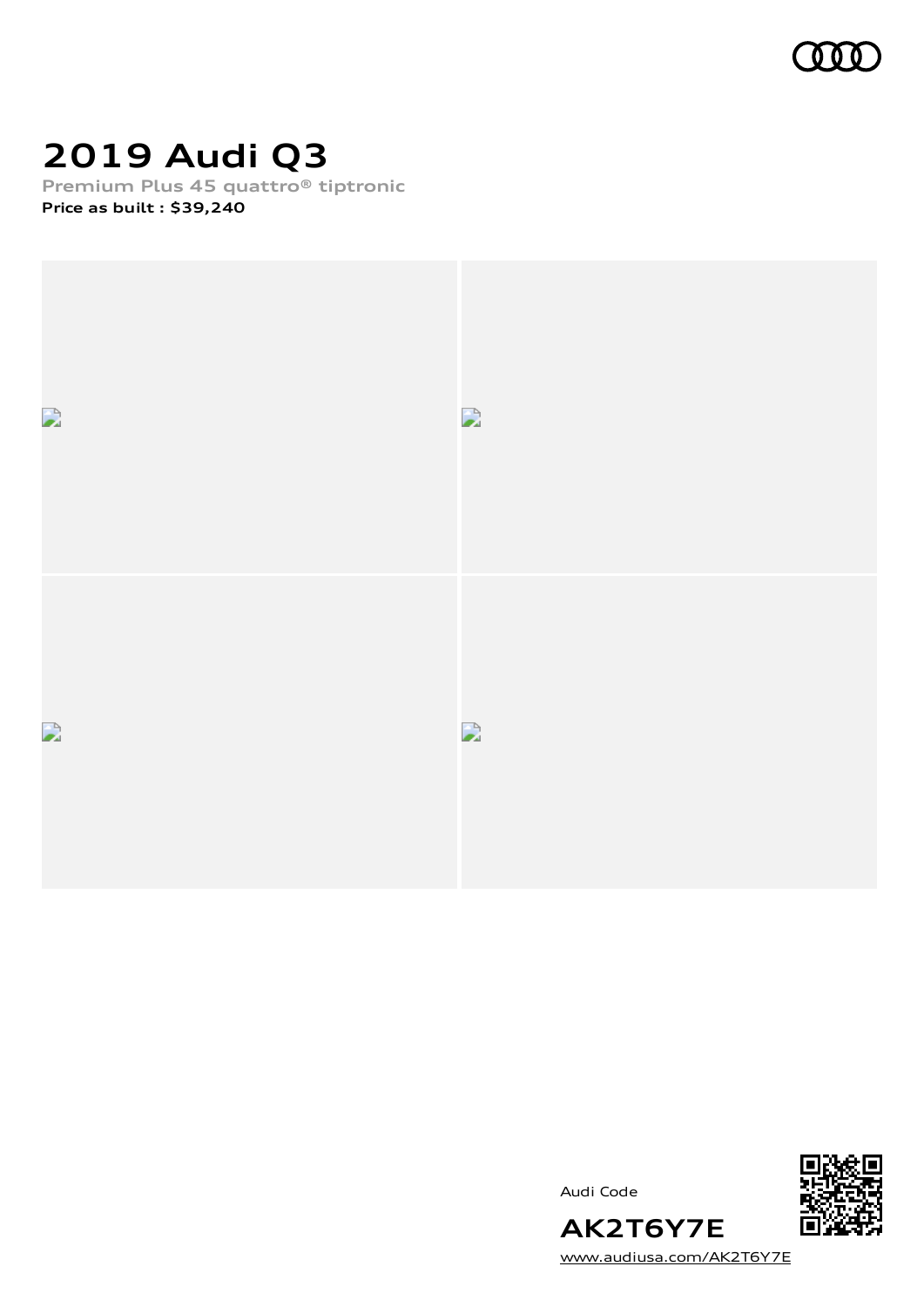#### **Audi 2019 Audi Q3** Premium Plus 45 quattro® tiptronic

**Price as buil[t](#page-8-0)** \$39,240

#### **Exterior colour**

Florett Silver metallic

#### D

#### **Further Information**

| Type of vehicle | Used car    |
|-----------------|-------------|
| Mileage         | 8,519 miles |

**Warranty**

**Interior colour**

| Seats     | Pearl Beige  |
|-----------|--------------|
| Dashboard | Black        |
| Carpet    | Black        |
| Headliner | Tunar Silver |

#### **Audi Code** AK2T6Y7E

**Your configuration on www.audiusa.com** [www.audiusa.com/AK2T6Y7E](https://www.audiusa.com/AK2T6Y7E)

No

**Commission number** a0d54cd20a0e09a91b4e

#### **Technical Specifications**

Engine type Four-cylinder Displacement/Bore and 1,984/82.5 x 92.8 cc/mm stroke Torque 258 lb-ft@rpm Top track speed 130 mph mph Acceleration (0 - 60 mph) 7.0 seconds seconds Recommended fuel Regular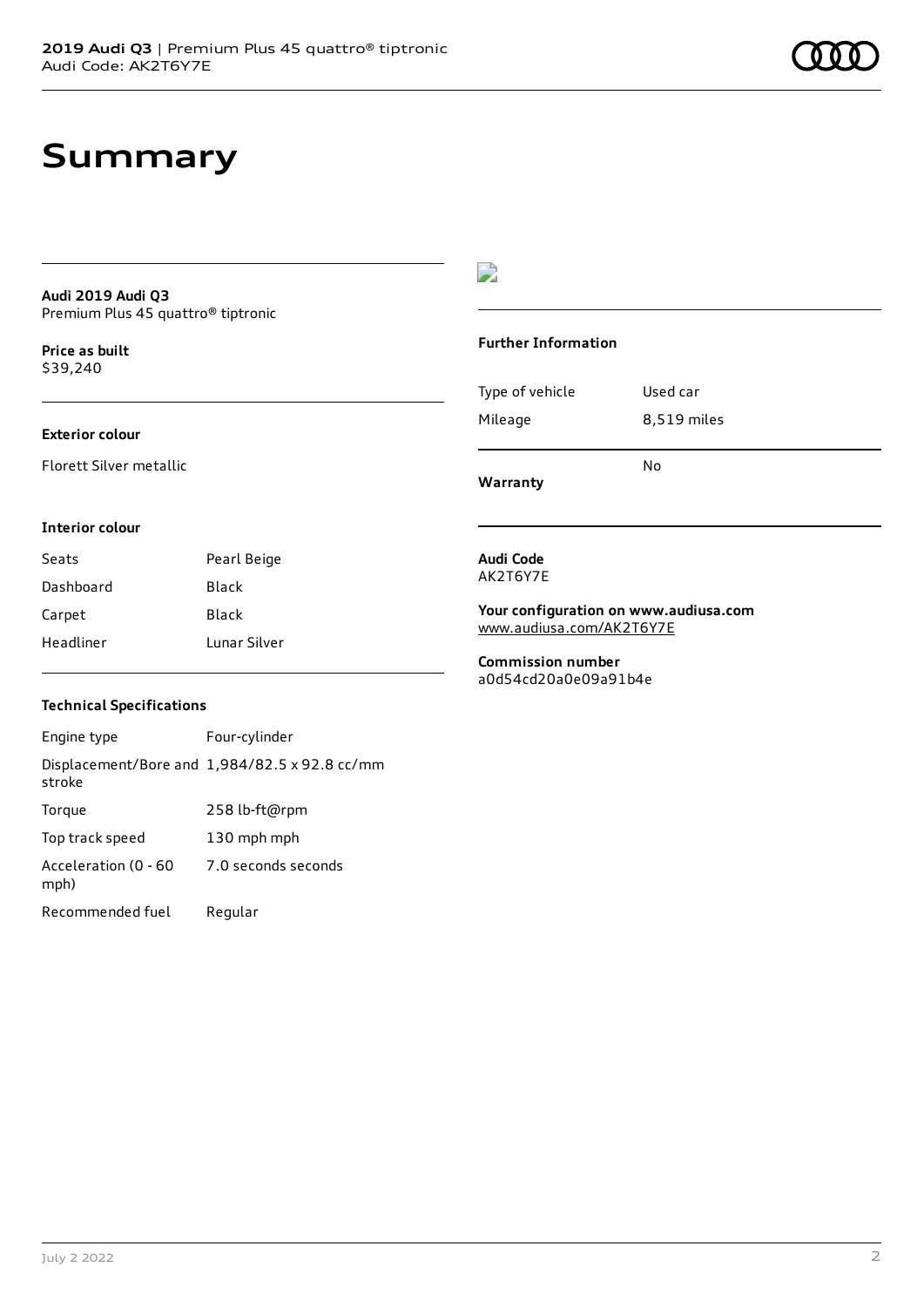

# **Standard features**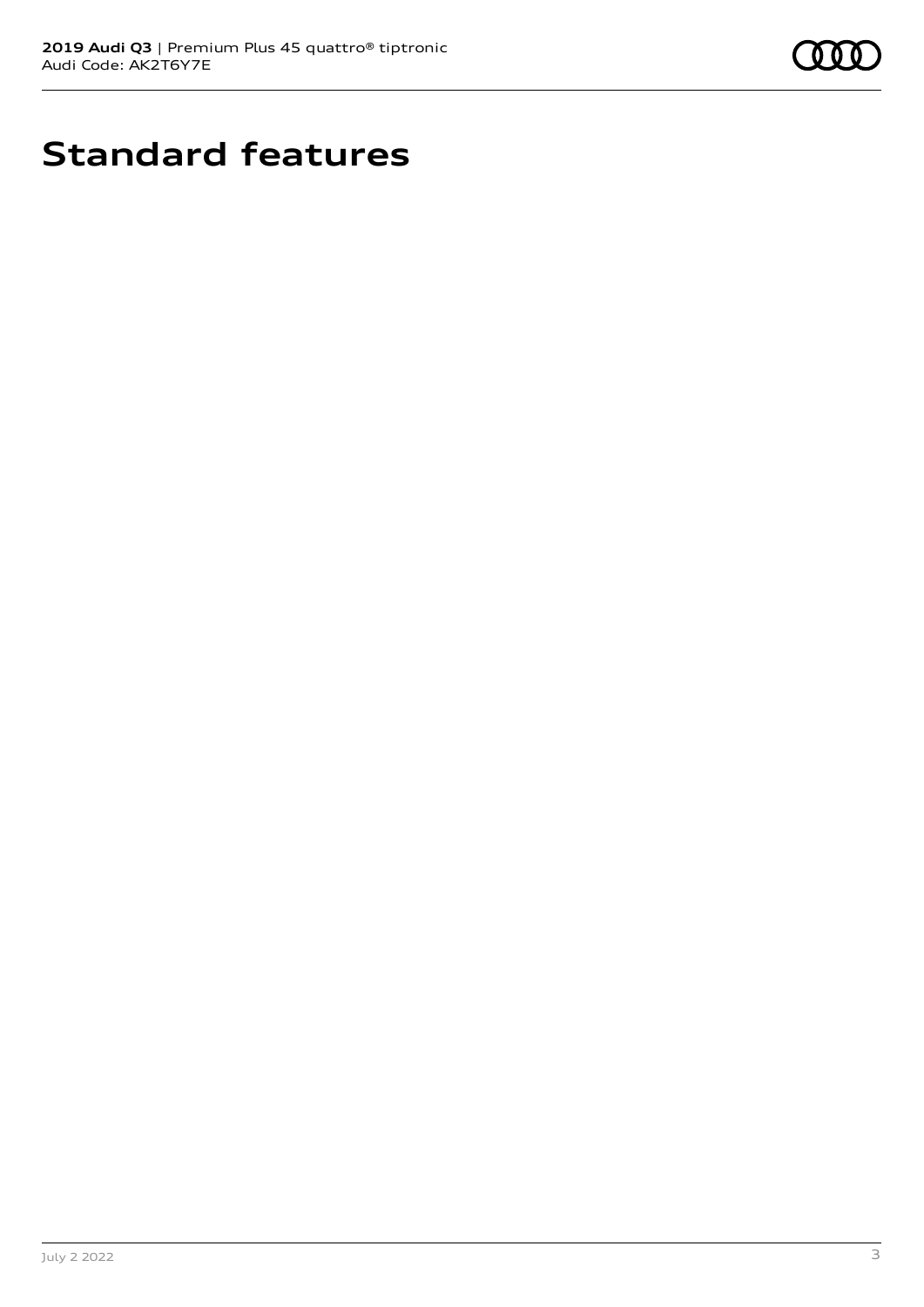# **Dealer remarks**

CARFAX One-Owner. 2019 Audi Q3 quattro Florett Silver Metallic

8-Way Power Driver & Passenger Seat, ABS brakes, Aluminum Spectrum Inlays, Ambient LED Interior Lighting, Anti-Theft Alarm System w/Motion Sensor, Audi Advanced Key, Audi Parking System Plus, Audi Phone Box w/Wireless Charging, Audi Side Assist, Auto High-beam Headlights, Auto-Dimming Rear-View Mirror w/Compass, Convenience Package, Electronic Stability Control, Exterior Parking Camera Rear, Full LED Headlights w/Unique DRL Signature, Heated front seats, HomeLink Garage Door Opener, Leather Seating Surfaces, Power Liftgate, Power moonroof, Premium Plus Package, Steering wheel mounted audio controls, Traction control, Wheels: 18" x 7" 5-Arm Design.

At Audi of Huntington we provide excellence throughout your automotive purchase experience and look forward to bringing you into our family of satisfied clients. Call us at (866) 255-0268!

NO DEALER FEES EVER at AUDI of HUNTINGTON.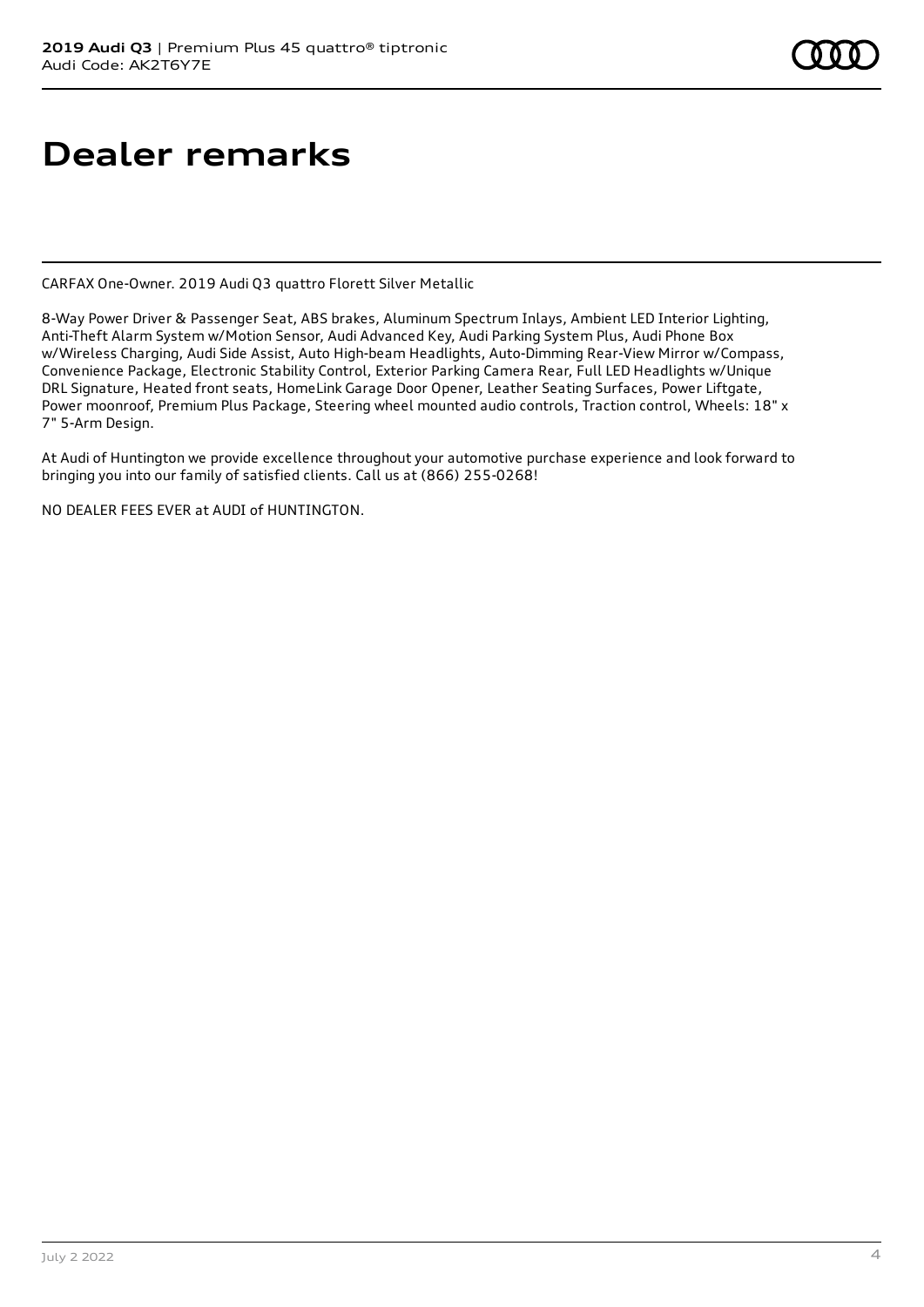# **Technical Specifications**

### **Engineering | Performance**

| Engine type                                 | Four-cylinder                                 | Gear ratios: 8th         | 0.672:1                                      |
|---------------------------------------------|-----------------------------------------------|--------------------------|----------------------------------------------|
| Acceleration (0 - 60                        | 7.0 seconds seconds                           | Gear ratios: 6th         | 1.000:1                                      |
| mph)                                        |                                               | Gear ratios: 7th         | 0.808:1                                      |
| Power Level                                 | 45                                            | Gear ratios: Reverse     | 3.993:1                                      |
| Engine block                                | Cast-iron                                     | Gear ratios: Final Drive | 2.237:1                                      |
| Induction/fuel injection Turbocharged/TFSI® |                                               | Gear ratios: 4th         | 1.433:1                                      |
| Cylinder head                               | Aluminum-alloy                                | Transmission             | Eight-speed Tiptronic <sup>®</sup> automatic |
| Max. output ps/hp                           | 228 @ rpm                                     |                          | transmission with quattro <sup>®</sup> all-  |
|                                             | Displacement/Bore and 1,984/82.5 x 92.8 cc/mm |                          | wheel drive                                  |
| stroke                                      |                                               | Gear ratios: 5th         | 1.205:1                                      |
| Top track speed                             | 130 mph mph                                   | Gear ratios: 2nd         | 3.144:1                                      |
| Torque                                      | 258 lb-ft@rpm                                 | Gear ratios: 3rd         | 1.950:1                                      |
| Valvetrain                                  | 16-valve DOHC                                 | Gear ratios: 1st         | 5.590:1                                      |

#### **Electrical system**

| Alternator | 140A      |
|------------|-----------|
| Battery    | 360A/69Ah |

## **Transmission | Drivetrain**

#### **Steering**

| Steering type                              | Electromechanical power steering<br>system |
|--------------------------------------------|--------------------------------------------|
| Turning diameter, curb- 11.7 ft<br>to-curb |                                            |

#### **Suspension**

| Front axle | MacPherson strut front suspension |
|------------|-----------------------------------|
| Rear axle  | Four-link rear suspension         |

## **(1/2)**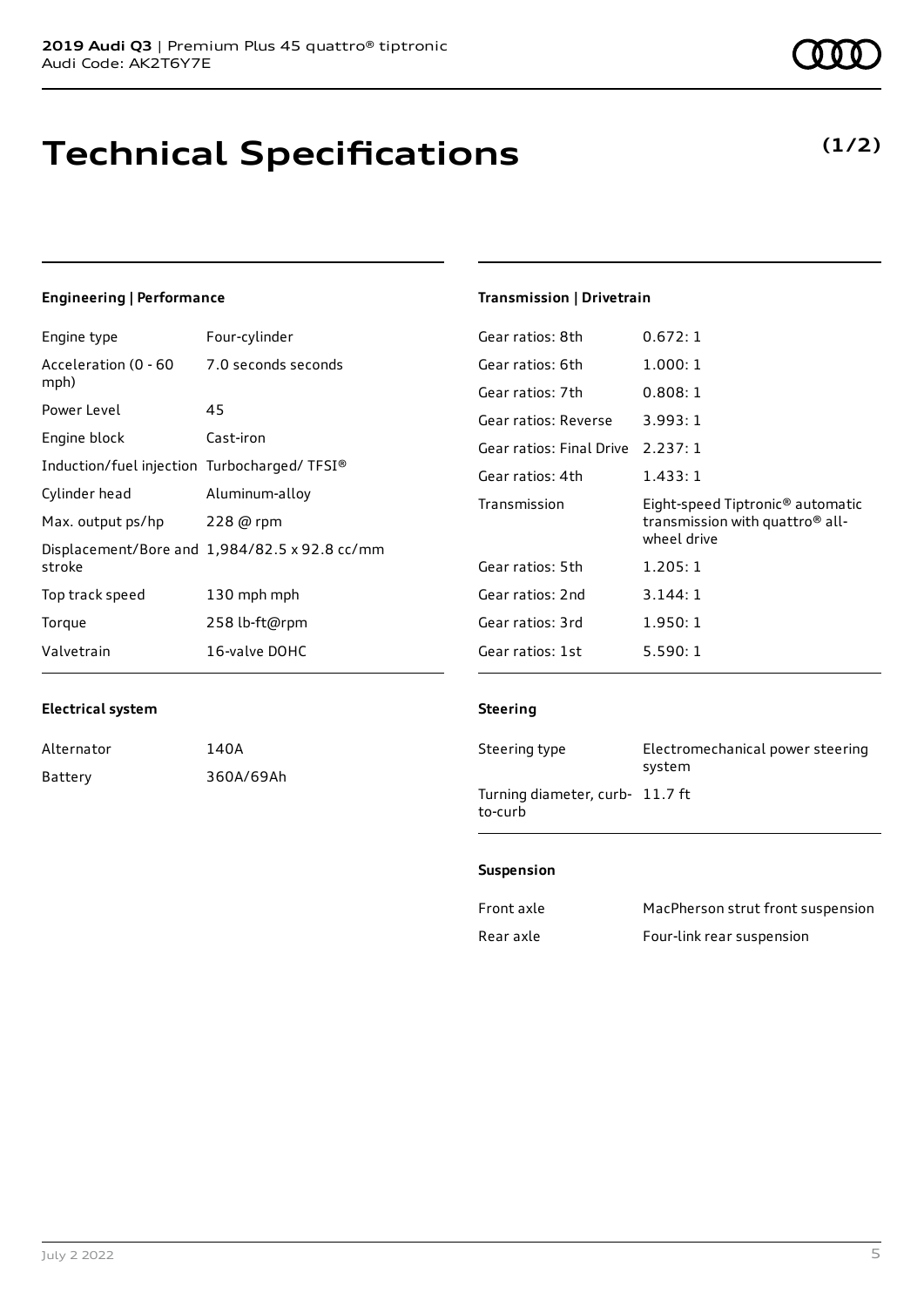## **Technical Specifications**

### **Brakes**

| <b>Front brakes</b> | 13.4 (ventilated disc) in |
|---------------------|---------------------------|
| Rear brakes         | 12.2 (ventilated disc) in |
| Parking brake       | electrical                |

#### **Body**

| Material             | Fully galvanized steel unibody      |
|----------------------|-------------------------------------|
| Corrosion protection | Multistep anti-corrosion protection |

#### **Warranty | Maintenance**

| Warranty    | 4-year/50,000-mile Audi New<br>Vehicle Limited Warranty                                   |
|-------------|-------------------------------------------------------------------------------------------|
| Maintenance | 12-month/10,000-mile (whichever<br>occurs first) NO CHARGE first<br>scheduled maintenance |

#### **Exterior Measurements**

| Height                           | 62.9 in   |
|----------------------------------|-----------|
| Overall width without<br>mirrors | 72.8 in   |
| Length                           | 176.6 in  |
| Wheelbase                        | 105.5 in  |
| Drag coefficient                 | $0.36$ Cw |
| Overall width with<br>mirrors    | 79.7 in   |
| Track rear                       | 61.9 in   |
| Track front                      | 62.2 in   |
| Curb weight                      | 3,905 lb  |
| Ground clearance,<br>loaded      | 29.9 in   |

#### **Interior measurements**

| Seating capacity                          | 5                  |
|-------------------------------------------|--------------------|
| Head room with middle 37.6 in<br>sunroof  |                    |
| Head room with front<br>sunroof           | 39.6 in            |
| Shoulder room, front                      | 56.7 in            |
| Leg room, middle                          | $36.1$ in          |
| Shoulder room, middle                     | 55.1 in            |
| Leg room, front                           | 40.0 in            |
| Cargo volume, rear<br>seatbacks up/folded | 23.72 cu ft, cu ft |

### **(2/2)**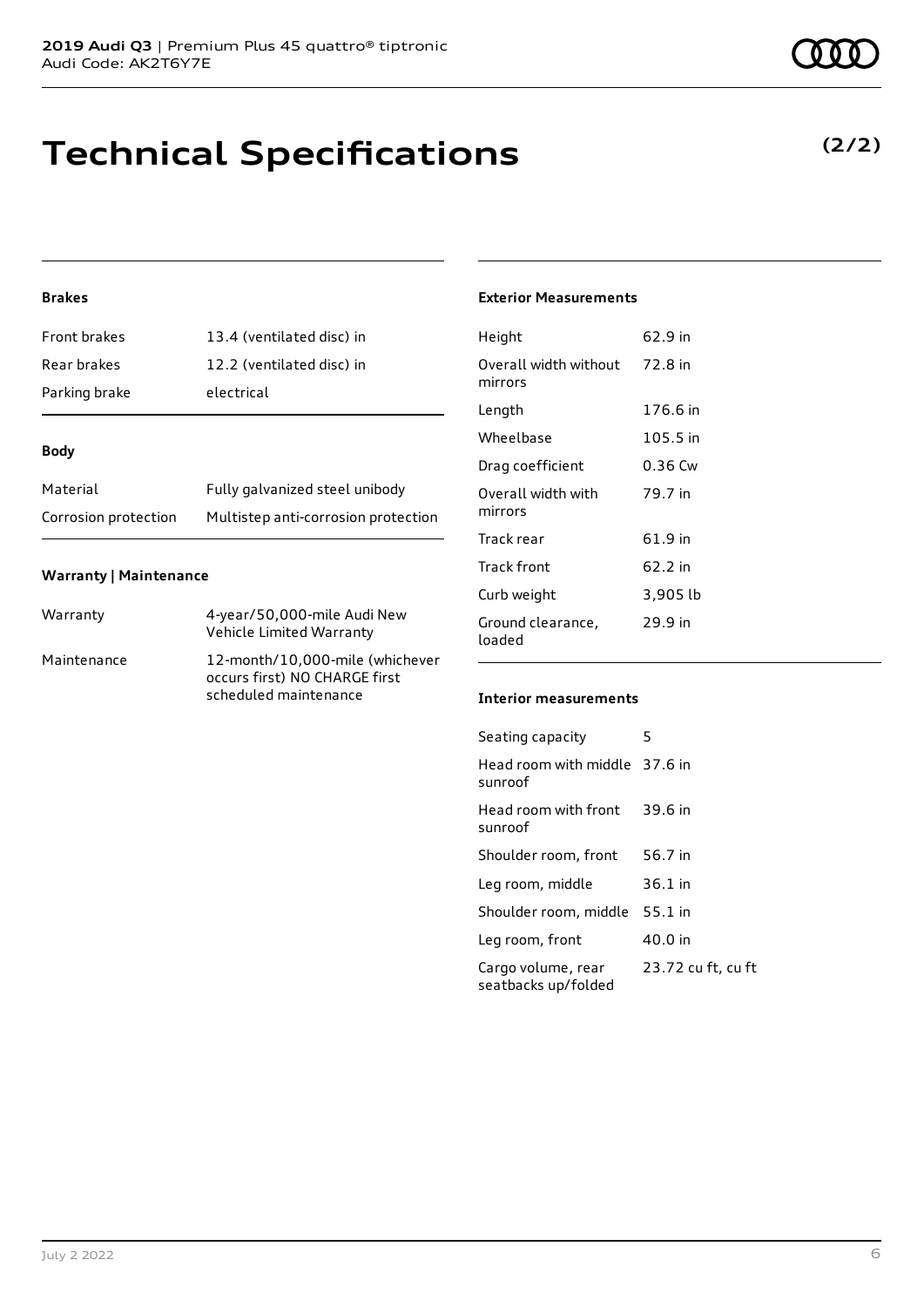## **Consumption- and emission**

#### **Consumption by NEDC**

| urban       | $19 \text{ mpg}$ |
|-------------|------------------|
| extra-urban | 27 mpg           |
| combined    | 22 mpg           |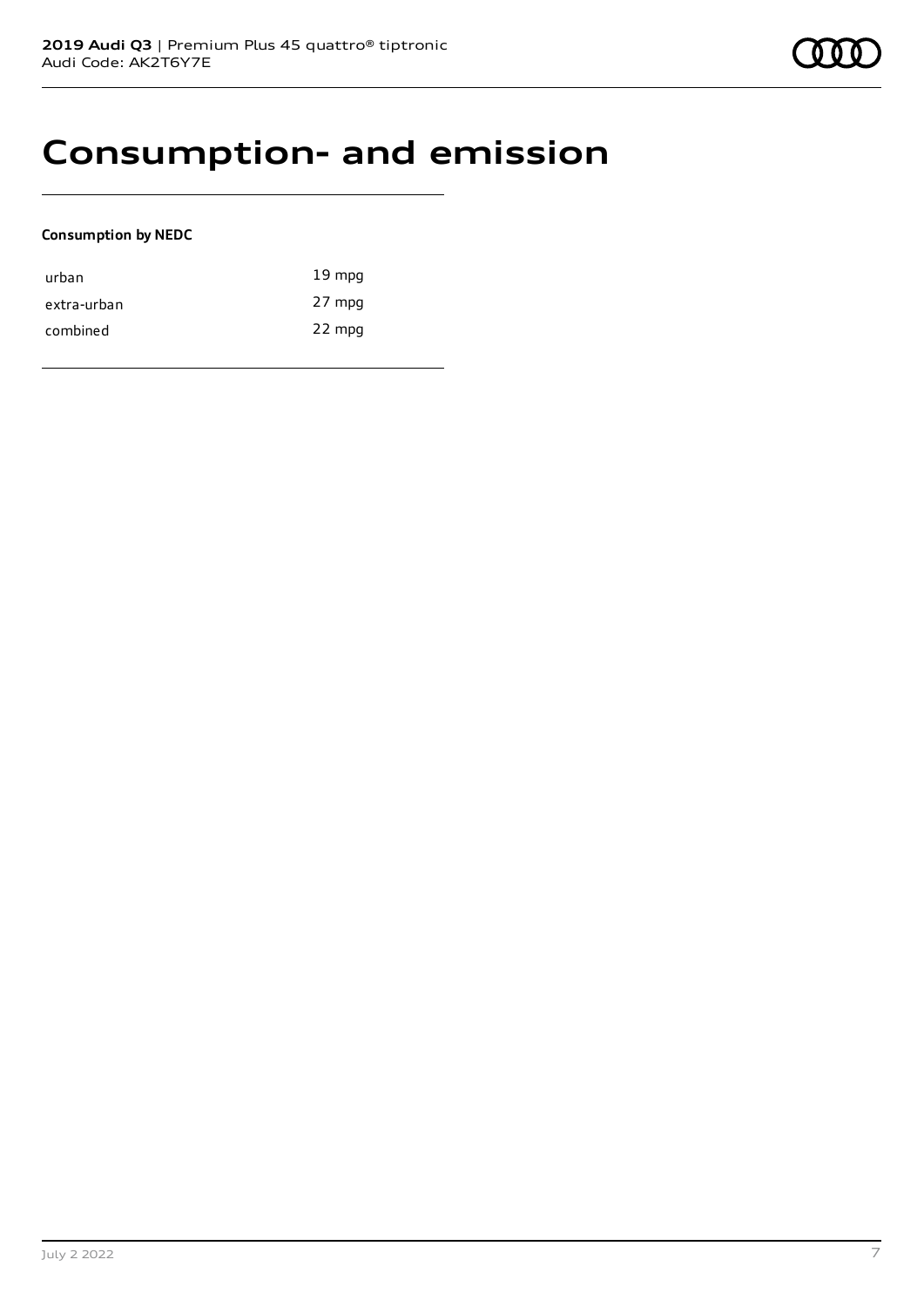# **Contact**

Dealer **Audi of Huntington**

363 E Jericho Tpke 11746 Huntington Station NY

Phone: +16314865600 FAX: 6314865620

www: [https://www.audiofhuntington.com](https://www.audiofhuntington.com/)